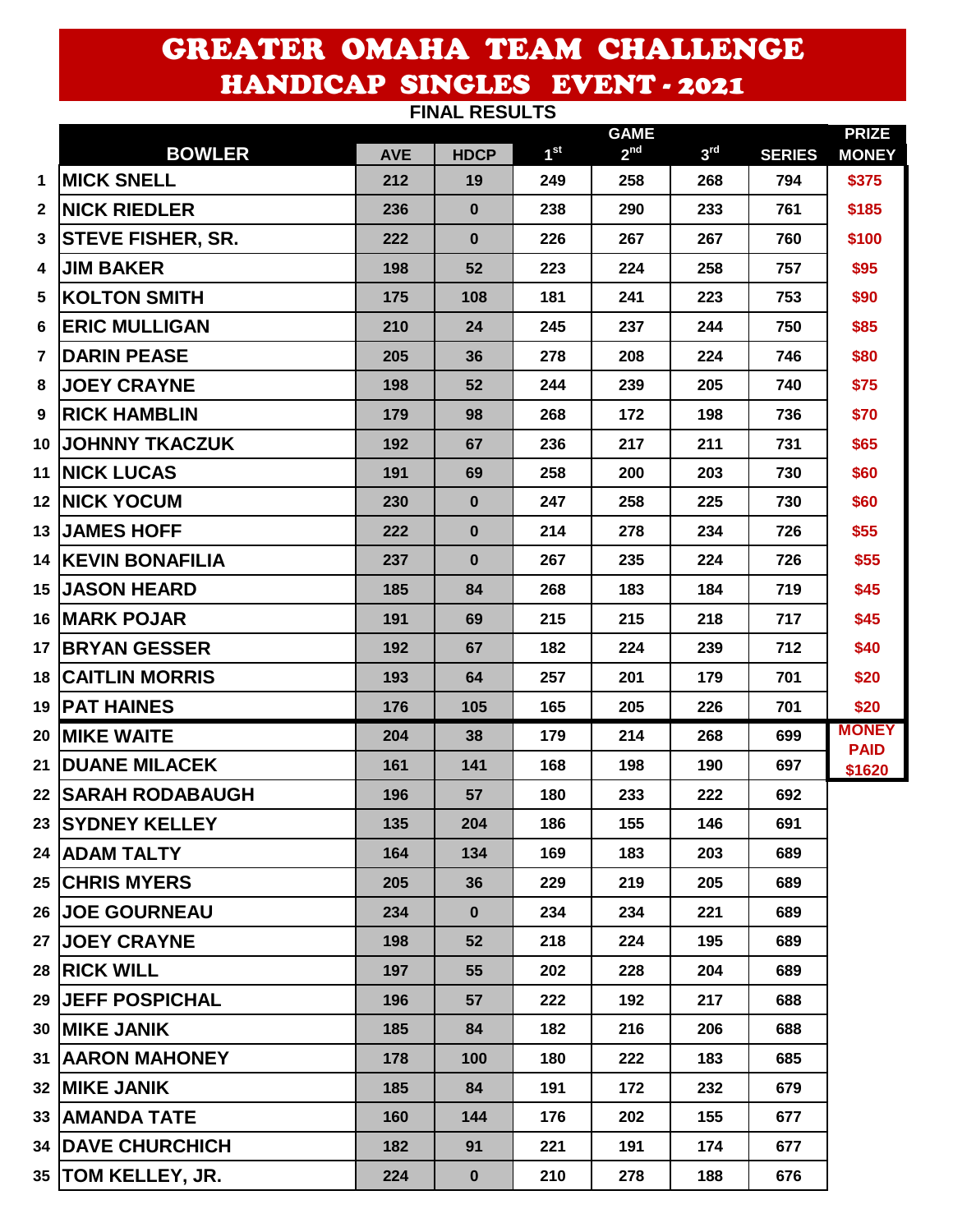| 36          | <b>SHAWN JACKSON</b>     | 239 | $\bf{0}$                | 238 | 201 | 236 | 675 |
|-------------|--------------------------|-----|-------------------------|-----|-----|-----|-----|
| 37          | <b>TYLER McCOY</b>       | 196 | 57                      | 225 | 200 | 192 | 674 |
| 38          | <b>ERIC MEARS</b>        | 202 | 43                      | 210 | 205 | 215 | 673 |
| 39          | <b>TONY COLVIN</b>       | 216 | 9                       | 259 | 218 | 187 | 673 |
| 40          | <b>DAVE BLACK</b>        | 220 | $\bf{0}$                | 238 | 211 | 223 | 672 |
| 41          | <b>KALEB HANSEN</b>      | 202 | 43                      | 224 | 229 | 176 | 672 |
| 42          | <b>RITA BOXX</b>         | 178 | 100                     | 205 | 183 | 184 | 672 |
| 43          | <b>BILL SANDERS</b>      | 223 | $\bf{0}$                | 257 | 241 | 172 | 670 |
| 44          | <b>DAVE JUNIOR</b>       | 165 | 132                     | 192 | 168 | 178 | 670 |
| 45          | <b>JESSICA CONLEY</b>    | 165 | 132                     | 186 | 171 | 180 | 669 |
| 46          | <b>JIM CANNON, JR.</b>   | 206 | 33                      | 176 | 247 | 213 | 669 |
| 47          | <b>MIKE GILKERSON</b>    | 199 | 50                      | 269 | 176 | 172 | 667 |
| 48          | <b>BOBBY KAPOUN</b>      | 220 | $\bf{0}$                | 268 | 203 | 195 | 666 |
| 49          | <b>SKIP BIERMAN</b>      | 218 | 4                       | 243 | 185 | 234 | 666 |
| 50          | <b>ALEX TANGEMAN</b>     | 191 | 69                      | 181 | 202 | 213 | 665 |
| 51          | <b>QUENTIN STAPLES</b>   | 176 | 105                     | 160 | 223 | 177 | 665 |
| 52          | <b>RYAN CARY</b>         | 218 | $\overline{\mathbf{4}}$ | 237 | 191 | 233 | 665 |
| 53          | <b>EDDIE HAMBLIN</b>     | 222 | $\bf{0}$                | 227 | 278 | 157 | 662 |
| 54          | <b>STEVE FISHER, SR.</b> | 222 | $\bf{0}$                | 188 | 225 | 249 | 662 |
| 55          | <b>CHRISTINA HURST</b>   | 173 | 112                     | 212 | 168 | 169 | 661 |
| 56          | <b>SYDNEY KELLEY</b>     | 135 | 204                     | 167 | 168 | 122 | 661 |
| 57          | <b>ABBIE REED</b>        | 157 | 151                     | 184 | 172 | 149 | 656 |
| 58          | <b>JESSICA CONLEY</b>    | 165 | 132                     | 186 | 153 | 185 | 656 |
|             | 59 KENNY HUNT            | 191 | 69                      | 225 | 151 | 209 | 654 |
|             | 60 MICK SNELL            | 212 | 19                      | 191 | 227 | 214 | 651 |
| 61          | <b>BOBBY KAPOUN</b>      | 220 | $\bf{0}$                | 246 | 194 | 210 | 650 |
|             | 62 MICK SNELL            | 212 | 19                      | 233 | 195 | 202 | 649 |
|             | 63 JAY WATTS             | 227 | $\bf{0}$                | 200 | 169 | 279 | 648 |
|             | <b>64 IMIKE JACOBSEN</b> | 155 | 156                     | 138 | 181 | 172 | 647 |
|             | 65 SCOTT BANIK           | 216 | 9                       | 174 | 217 | 244 | 644 |
|             | <b>66 JOEY CRAYNE</b>    | 198 | 52                      | 193 | 210 | 188 | 643 |
| 67          | <b>AMANDA TATE</b>       | 160 | 144                     | 166 | 157 | 175 | 642 |
|             | 68 BRUCE DYER            | 183 | 88                      | 188 | 180 | 186 | 642 |
|             | 69 RYAN COLVIN           | 208 | 28                      | 180 | 214 | 220 | 642 |
|             | 70 MARK POJAR            | 191 | 69                      | 206 | 159 | 206 | 640 |
| 71          | <b>JASH VILLAFRANCA</b>  | 165 | 132                     | 189 | 158 | 160 | 639 |
| <b>72</b> I | <b>JACKIE HOWERY</b>     | 187 | 79                      | 222 | 160 | 177 | 638 |
|             | <b>73   ANDY MASTERS</b> | 208 | 28                      | 203 | 198 | 206 | 635 |
|             | <b>74 ERIC MULLIGAN</b>  | 210 | 24                      | 201 | 207 | 203 | 635 |
|             | 75 JASMINE SNELL         | 204 | 38                      | 194 | 212 | 191 | 635 |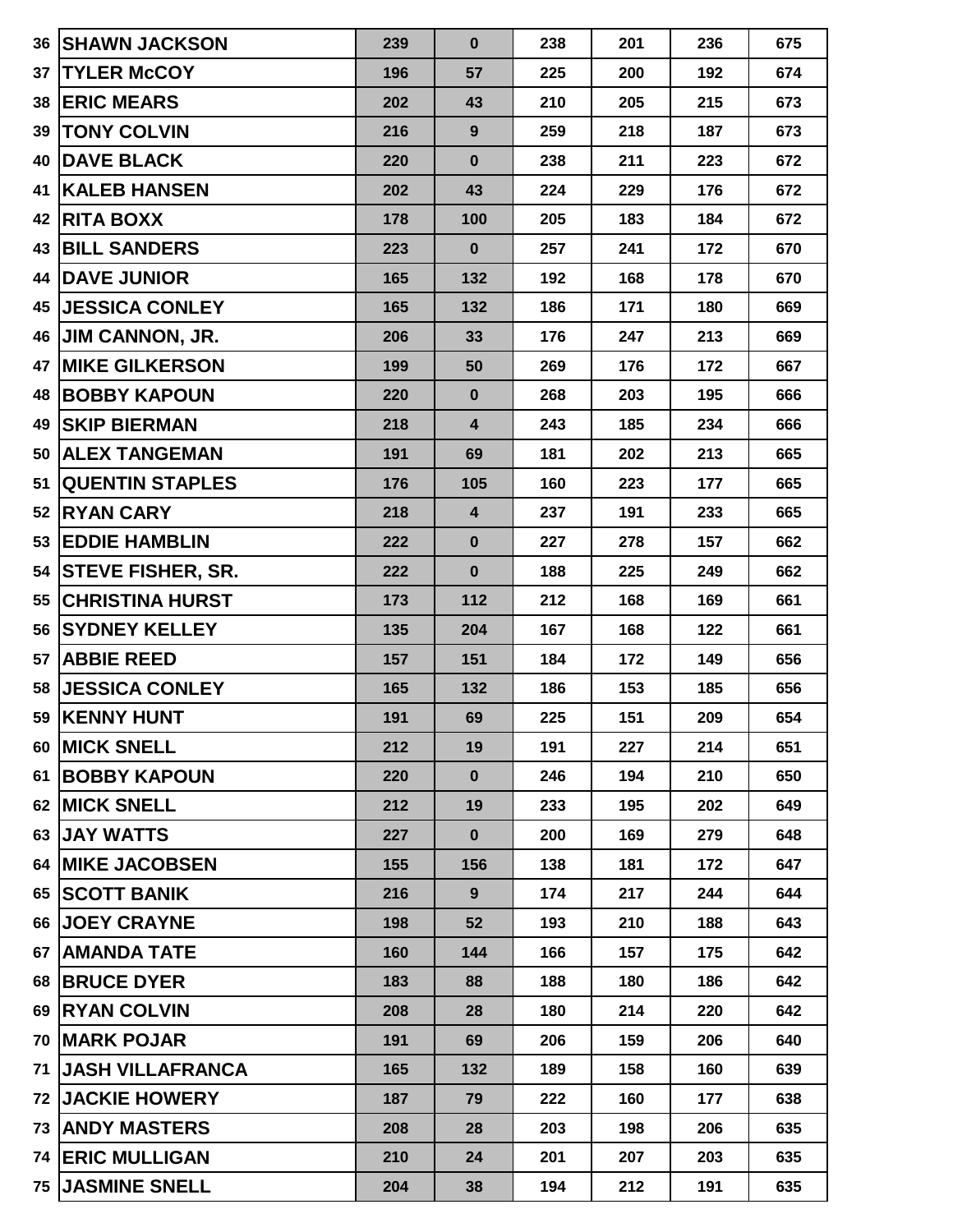| 76 | <b>RON SPARVELL</b>       | 164 | 134      | 162 | 161 | 178 | 635 |
|----|---------------------------|-----|----------|-----|-----|-----|-----|
| 77 | <b>JEREMY COLVIN</b>      | 213 | 16       | 205 | 199 | 213 | 633 |
| 78 | <b>JEFF POSPICHAL</b>     | 196 | 57       | 149 | 225 | 201 | 632 |
| 79 | <b>NICK RIEDLER</b>       | 236 | $\bf{0}$ | 173 | 248 | 211 | 632 |
| 80 | <b>SCOTT BUI</b>          | 165 | 132      | 234 | 130 | 135 | 631 |
| 81 | <b>NATHAN GRISMORE</b>    | 183 | 88       | 186 | 172 | 184 | 630 |
| 82 | <b>RANDY ADAMS</b>        | 173 | 112      | 158 | 179 | 181 | 630 |
| 83 | <b>TIM WELCH</b>          | 226 | $\bf{0}$ | 218 | 205 | 206 | 629 |
| 84 | <b>MARK MAGISTRETTI</b>   | 213 | 16       | 222 | 210 | 179 | 627 |
| 85 | <b>MATT FARRELL, JR.</b>  | 208 | 28       | 213 | 208 | 178 | 627 |
| 86 | <b>JESSICA CONLEY</b>     | 165 | 132      | 157 | 157 | 180 | 626 |
| 87 | <b>JOE VANPOLA</b>        | 178 | 100      | 193 | 122 | 209 | 624 |
| 88 | <b>JON COMPTON</b>        | 186 | 81       | 184 | 139 | 220 | 624 |
| 89 | <b>TONY MANNA III</b>     | 215 | 12       | 202 | 222 | 188 | 624 |
| 90 | <b>JAMES MATUSA</b>       | 181 | 93       | 208 | 156 | 165 | 622 |
| 91 | <b>IRYAN COLVIN</b>       | 208 | 28       | 241 | 161 | 192 | 622 |
| 92 | <b>JACOB FRAZIER</b>      | 224 | $\bf{0}$ | 226 | 197 | 198 | 621 |
| 93 | <b>JOE BOCKETT</b>        | 193 | 64       | 166 | 214 | 177 | 621 |
| 94 | <b>MIKE MANNA</b>         | 221 | $\bf{0}$ | 171 | 206 | 242 | 619 |
| 95 | <b>ANGIE RUSSELL</b>      | 158 | 148      | 183 | 141 | 146 | 618 |
|    | 96 ADAM KNAUSS            | 226 | $\bf{0}$ | 192 | 228 | 196 | 616 |
| 97 | <b>BRAD GILKERSON</b>     | 204 | 38       | 174 | 225 | 179 | 616 |
| 98 | <b>MIKE MANNA</b>         | 231 | $\bf{0}$ | 192 | 233 | 191 | 616 |
|    | 99 STEVE JACKSON          | 178 | 100      | 174 | 156 | 186 | 616 |
|    | <b>100 NICK HENDERSON</b> | 221 | $\bf{0}$ | 190 | 216 | 209 | 615 |
|    | 101 RYAN COLVIN           | 208 | 28       | 184 | 202 | 199 | 613 |
|    | 102 BARRY ALMGREN         | 224 | $\bf{0}$ | 164 | 267 | 181 | 612 |
|    | <b>103 JOSH THORPE</b>    | 189 | 74       | 193 | 178 | 167 | 612 |
|    | 104 TRISH MANNA           | 214 | 14       | 192 | 212 | 192 | 610 |
|    | <b>105 CADEN DENNIS</b>   | 207 | 31       | 216 | 191 | 171 | 609 |
|    | 106 BRANDEN BOWLBY        | 232 | $\bf{0}$ | 180 | 226 | 201 | 607 |
|    | 107 TYLER HARRIS          | 206 | 33       | 176 | 220 | 177 | 606 |
|    | <b>108 ALEX TANGEMAN</b>  | 191 | 69       | 186 | 185 | 164 | 604 |
|    | 109 DONNIE ROWE III       | 192 | 67       | 162 | 195 | 180 | 604 |
|    | 110 DAVE HURST            | 191 | 69       | 152 | 193 | 189 | 603 |
|    | <b>111 KJ CHLUPACEK</b>   | 195 | 60       | 193 | 190 | 160 | 603 |
|    | 112 ADAM FISHER           | 179 | 98       | 162 | 166 | 176 | 602 |
|    | <b>113 SCOTT BANIK</b>    | 216 | 9        | 201 | 189 | 202 | 601 |
|    | <b>114 TERRY BUTLER</b>   | 225 | $\bf{0}$ | 172 | 206 | 223 | 601 |
|    | 115 BARRY ALMGREN         | 224 | $\bf{0}$ | 185 | 193 | 221 | 599 |
|    |                           |     |          |     |     |     |     |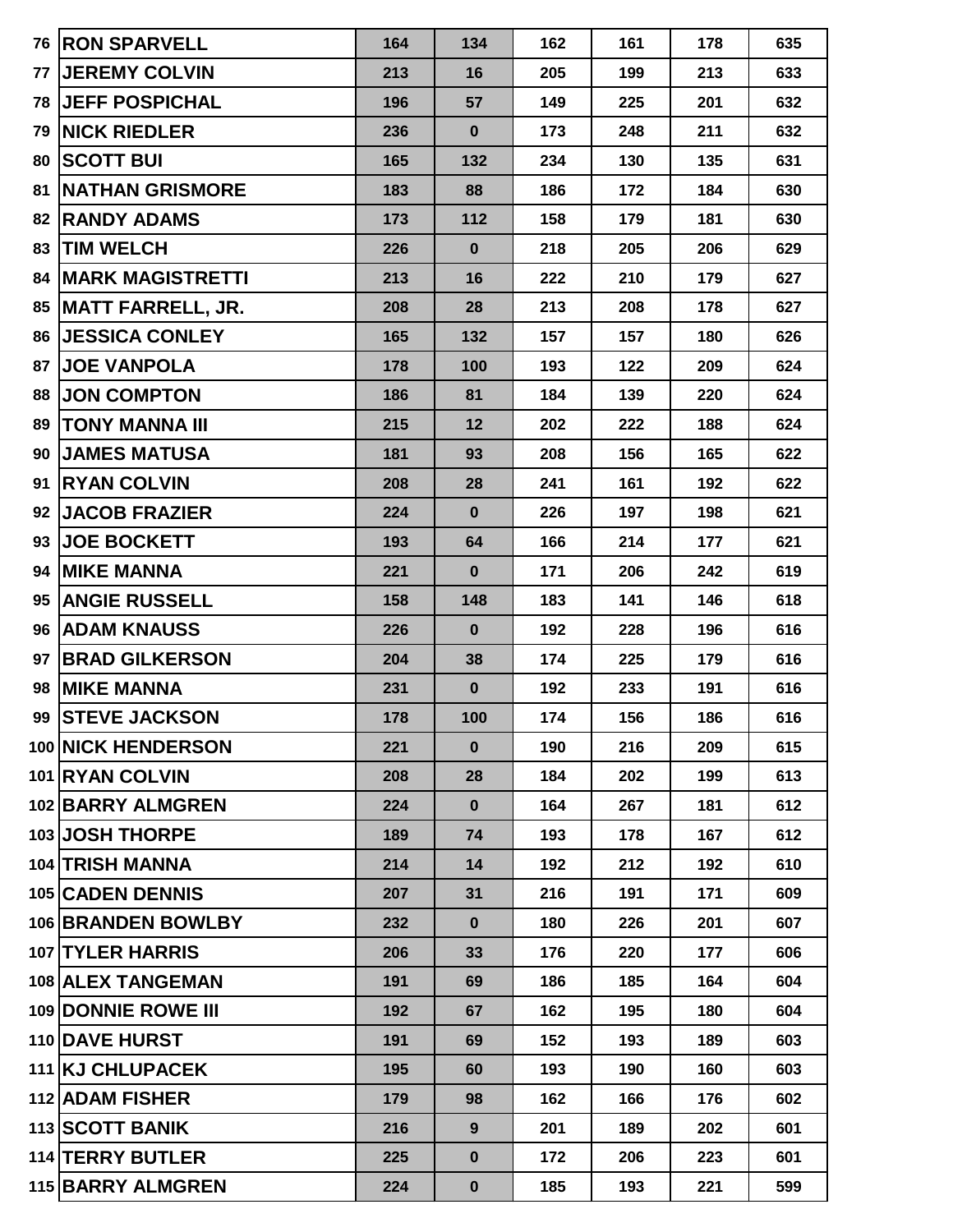| <b>116 BLAKE MASSEY</b>        | 229 | $\bf{0}$       | 215 | 221 | 161 | 597 |
|--------------------------------|-----|----------------|-----|-----|-----|-----|
| 117 JOSH PRUDHOME              | 222 | $\mathbf 0$    | 232 | 220 | 145 | 597 |
| 118 MATT BROWN                 | 156 | 153            | 142 | 154 | 148 | 597 |
| <b>119 JAMES JACKSON</b>       | 214 | 14             | 216 | 187 | 177 | 594 |
| <b>120 GALE SCHOENFIELD</b>    | 195 | 60             | 169 | 180 | 183 | 592 |
| <b>121 SHANE OSMERA</b>        | 186 | 81             | 213 | 159 | 139 | 592 |
| <b>122 DAVE SALLAZZO</b>       | 189 | 74             | 191 | 154 | 172 | 591 |
| <b>123 MIKE NORTH</b>          | 200 | 48             | 153 | 236 | 154 | 591 |
| <b>124 GALE SCHOENFIELD</b>    | 195 | 60             | 176 | 187 | 164 | 587 |
| <b>125 ANGIE HOGGATT</b>       | 163 | 136            | 134 | 149 | 166 | 585 |
| 126 J J MORRIS                 | 217 | $\overline{7}$ | 238 | 202 | 138 | 585 |
| <b>127 TOMMY STRAUSS</b>       | 221 | $\bf{0}$       | 223 | 221 | 141 | 585 |
| <b>128 JUSTIN CHRISTIANSEN</b> | 210 | 24             | 211 | 183 | 166 | 584 |
| <b>129 ROD WHITMARSH</b>       | 206 | 33             | 197 | 165 | 188 | 583 |
| <b>130 ANDREW HAINES</b>       | 226 | $\bf{0}$       | 169 | 209 | 201 | 579 |
| 131 BOBBY KAPOUN               | 220 | $\bf{0}$       | 195 | 161 | 223 | 579 |
| 132 MIKE JANIK                 | 185 | 84             | 148 | 181 | 166 | 579 |
| <b>133 JASON SESSLER</b>       | 226 | $\bf{0}$       | 193 | 216 | 169 | 578 |
| 134 KURTIS FRICKE              | 179 | 98             | 158 | 168 | 154 | 578 |
| <b>135 ANDREA POGGE</b>        | 199 | 50             | 176 | 168 | 182 | 576 |
| 136 ANDREW HAINES              | 226 | $\mathbf 0$    | 193 | 199 | 184 | 576 |
| 137 LUKE CASEY                 | 149 | 170            | 121 | 117 | 168 | 576 |
| 138 CHRIS J. WOOD              | 195 | 60             | 170 | 183 | 161 | 574 |
| 139 JERRY VIRDEN               | 199 | 50             | 213 | 159 | 147 | 569 |
| 140 RUSS HOLLENDIECK           | 187 | 79             | 136 | 208 | 146 | 569 |
| 141 TODD BUTLER                | 210 | 24             | 151 | 205 | 187 | 567 |
| <b>142 KERRY KENDALL</b>       | 196 | 57             | 165 | 164 | 180 | 566 |
| 143 SCOTT TANGEMAN             | 195 | 60             | 191 | 166 | 149 | 566 |
| <b>144 SHANE OSMERA</b>        | 186 | 81             | 179 | 169 | 137 | 566 |
| <b>145 ANDREW HAINES</b>       | 226 | $\bf{0}$       | 181 | 181 | 203 | 565 |
| 146 JULIE HOFF                 | 206 | 33             | 176 | 176 | 178 | 563 |
| <b>147 MARK ZAMORA</b>         | 223 | $\bf{0}$       | 158 | 182 | 222 | 562 |
| <b>148 ROBERT DUTTON</b>       | 213 | 16             | 190 | 172 | 183 | 561 |
| 149 SCOTT BANIK                | 216 | 9              | 151 | 188 | 213 | 561 |
| 150 PAT HAINES                 | 176 | 105            | 108 | 167 | 170 | 550 |
| <b>151 AARON TORELL</b>        | 176 | 105            | 189 | 169 | 84  | 547 |
| 152 CHAD BOONSTRA              | 209 | 26             | 178 | 165 | 174 | 543 |
| 153 CURTIS TATE, JR.           | 219 | 2 <sup>2</sup> | 172 | 197 | 170 | 541 |
| <b>154 BRIAN CRAYNE</b>        | 192 | 67             | 123 | 156 | 192 | 538 |
| 155 MIKE NORTH                 | 200 | 48             | 169 | 173 | 146 | 536 |